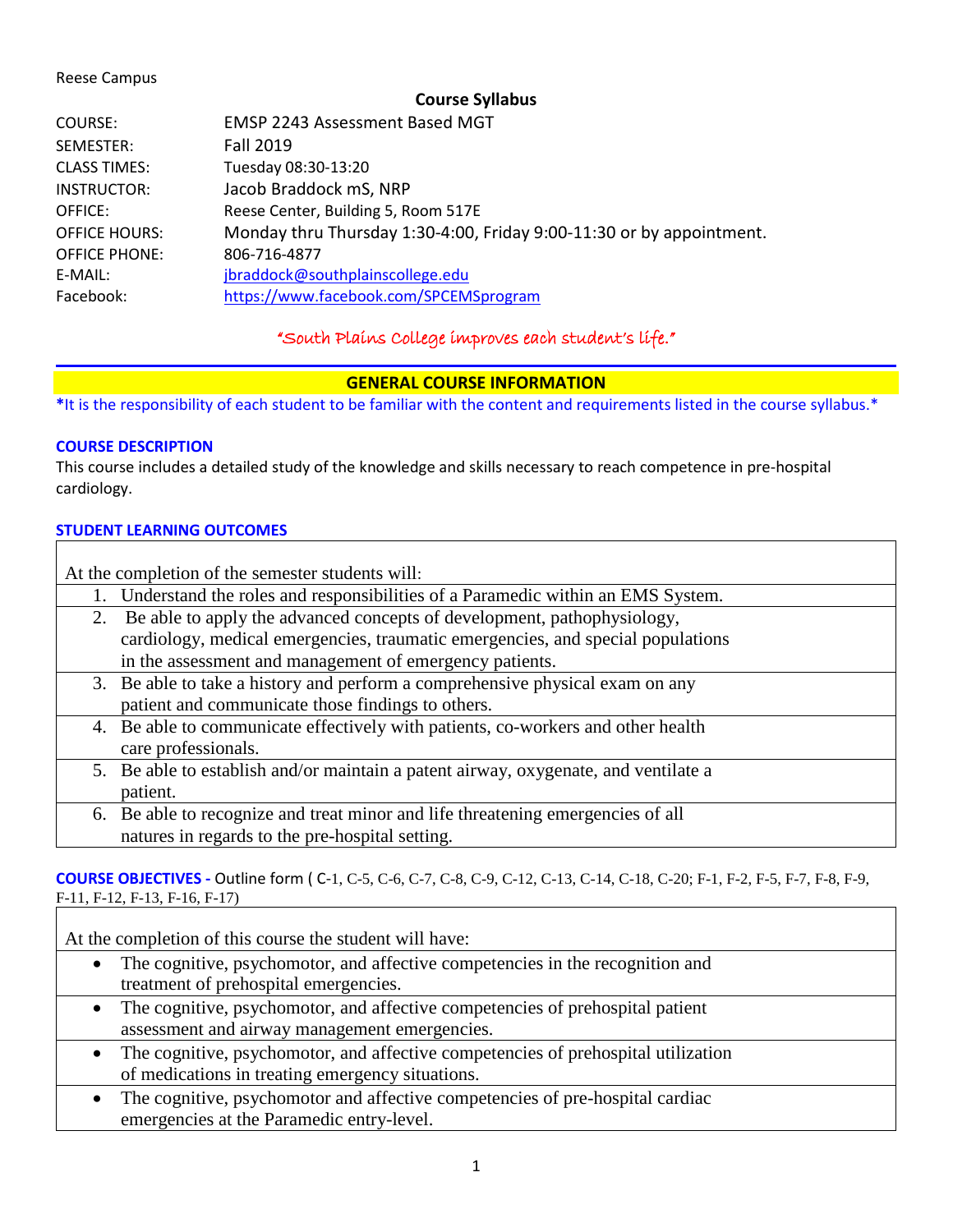#### **EVALUATION METHODS**

Computer-based exams, written exams, written assignments, quizzes, and other projects as assigned.

#### **ACADEMIC INTEGRITY**

It is the aim of the faculty of South Plains College to foster a spirit of complete honesty and a high standard of integrity. The attempt of any student to present as his or her own any work which he or she has not honestly performed is regarded by the faculty and administration as a most serious offense and renders the offender liable to serious consequences, possibly suspension.

**Cheating** - Dishonesty of any kind on examinations or on written assignments, illegal possession of examinations, the use of unauthorized notes during an examination, obtaining information during an examination from the textbook or from the examination paper of another student, assisting others to cheat, alteration of grade records, illegal entry or unauthorized presence in the office are examples of cheating. Complete honesty is required of the student in the presentation of any and all phases of coursework. This applies to quizzes of whatever length, as well as final examinations, to daily reports and to term papers.

Any assignment **0 or F** will be given on any assignment or test that cheating was utilized. Offender maybe liable for being dropped from the course at the discretion of the instructor.

**Plagiarism** - Offering the work of another as one's own, without proper acknowledgment, is plagiarism; therefore, any student who fails to give credit for quotations or essentially identical expression of material taken from books, encyclopedias, magazines and other reference works, or from themes, reports or other writings of a fellow student, is guilty of plagiarism.

#### **VARIFICATION OF WORKPLACE COMPETENCIES**

Paramedics are expected to know how to read a cardiac monitor and provide treatment based on their training.

#### **BLACKBOARD**

**Blackboard is an e-Education platform designed to enable educational innovations everywhere by connecting people and technology. This educational tool will be used in this course throughout the semester.** 

#### **FACEBOOK**

The EMS Program has a Facebook page at https://www.facebook.com/SPCEMSprogram In addition to the South Plains College website; this Facebook page will be used to keep students up-to-date on program activities, weather delays, South Plains College announcements and will help with program recruitment. "Liking" the South Plains College EMS Program Facebook page is not mandatory, nor are personal Facebook accounts, in order to access this page.

#### **SCANS and FOUNDATION SKILLS**

Refer also to Course Objectives. Scans and Foundation Skills attached

# **SPECIFIC COURSE INFORMATION TEXT AND MATERIALS TEXTBOOK Publisher ISBN#**

## **NONE**

#### **ADDITIONAL CLASSROOM ITEMS**

Students should come to class prepared with pens, pencils, and a spiral notebook for taking notes or completed quizzes or assignments in class. Students should be prepared to take notes over lecture material if they choose.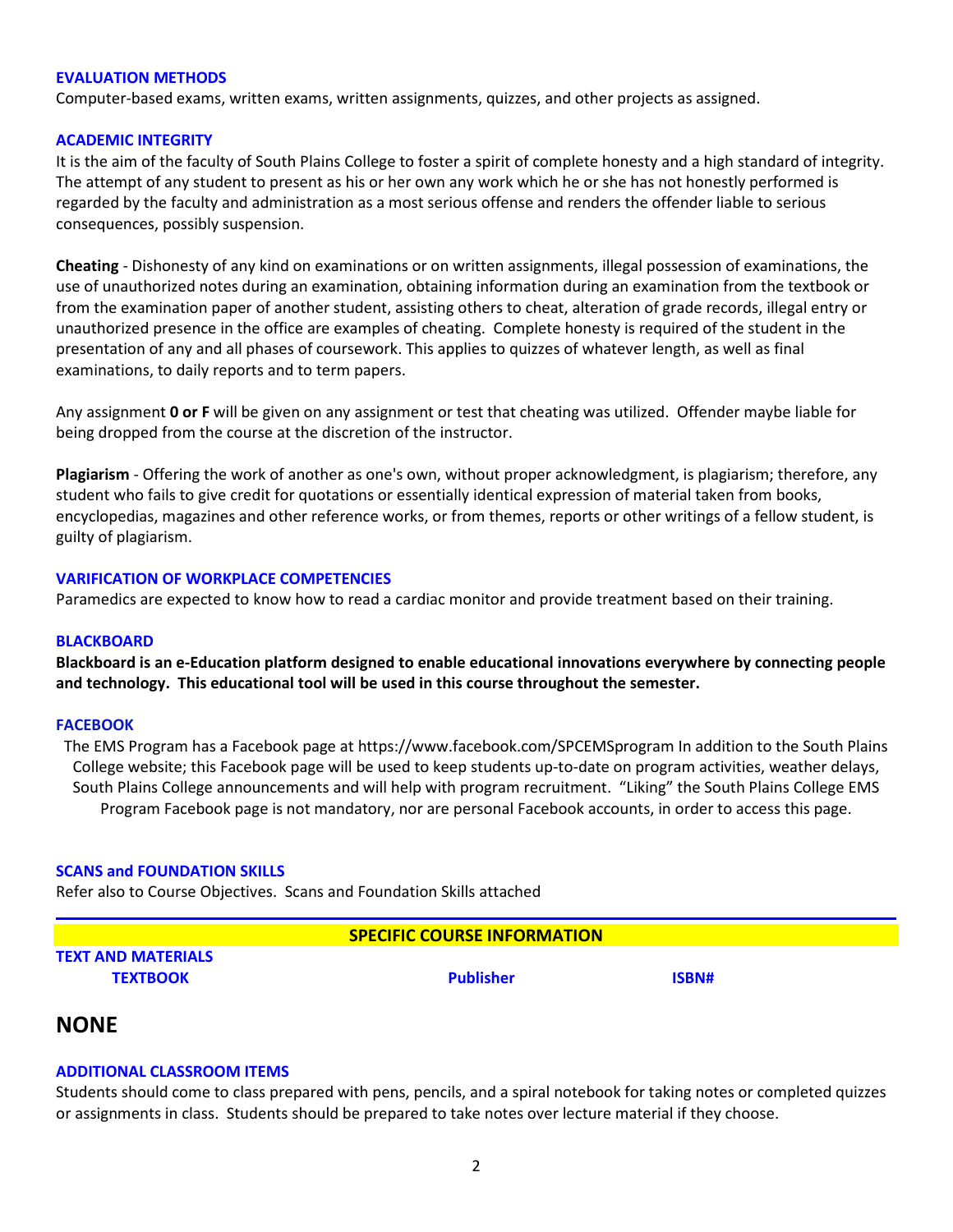### **ATTENDANCE POLICY (\*READ CAREFULLY)**

#### **Class Attendance**

Students are expected to attend all classes in order to be successful in a course. The student may be administratively withdrawn from the course when absences become excessive as defined in the course syllabus.

When an unavoidable reason for class absence arises, such as illness, an official trip authorized by the college or an official activity, the instructor may permit the student to make up work missed. It is the student's responsibility to complete work missed within a reasonable period of time as determined by the instructor. Students are officially enrolled in all courses for which they pay tuition and fees at the time of registration. Should a student, for any reason, delay in reporting to a class after official enrollment, absences will be attributed to the student from the first class meeting.

Students who enroll in a course but have "Never Attended" by the official census date, as reported by the faculty member, will be administratively dropped by the Office of Admissions and Records. A student who does not meet the attendance requirements of a class as stated in the course syllabus and does not officially withdraw from that course by the official census date of the semester, may be administratively withdrawn from that course and receive a grade of "X" or "F" as determined by the instructor. Instructors are responsible for clearly stating their administrative drop policy in the course syllabus, and it is the student's responsibility to be aware of that policy.

It is the student's responsibility to verify administrative drops for excessive absences through MySPC using his or her student online account. If it is determined that a student is awarded financial aid for a class or classes in which the student never attended or participated, the financial aid award will be adjusted in accordance with the classes in which the student did attend/participate and the student will owe any balance resulting from the adjustment.

**Due to the importance of the emergency medical information being taught, the instructor of this course defines excessive absences as missing the 3rd class day (or having equivalent tardies) in a course section. A student who meets this criteria will be administratively dropped from the course by the instructor.** 

- Tardies: (Definition): arriving any time after the class has started or not returning from an approved break after class has started.
- Two tardies will be considered missing one class day and counted as such.
- **Work schedule** is **not** an excuse for missing class.
- Any exceptions to this policy must be discussed on an individual basis with the course instructor and the EMS Program Director. (i.e. – student hospitalization, immediate family member death, etc.)

#### **ASSIGNMENT POLICY**

All assignments must be completed by the assigned due date. **Late and/or incomplete work will not be accepted and a grade of zero will be recorded.** Assignments, quizzes, exams, and skills that are missed due to an unexcused absence may not be made up. See the instructor for more specific information.

#### **COMPUTER USAGE**

As computer technology in the field of emergency medical services continues to become more popular, computers will be used in this course for several assignments. All students have access to computers and printers on the South Plains College Reese campus. Students will be expected to utilize computers to access assignments and classroom resources. All registered students are supplied with a working email account from South Plains College. In order to take exams, students must have their user name and password.

**ALL STUDENTS ARE EXPECTED TO KNOW THEIR SPC STUDENT USER NAME AND PASSWORD.**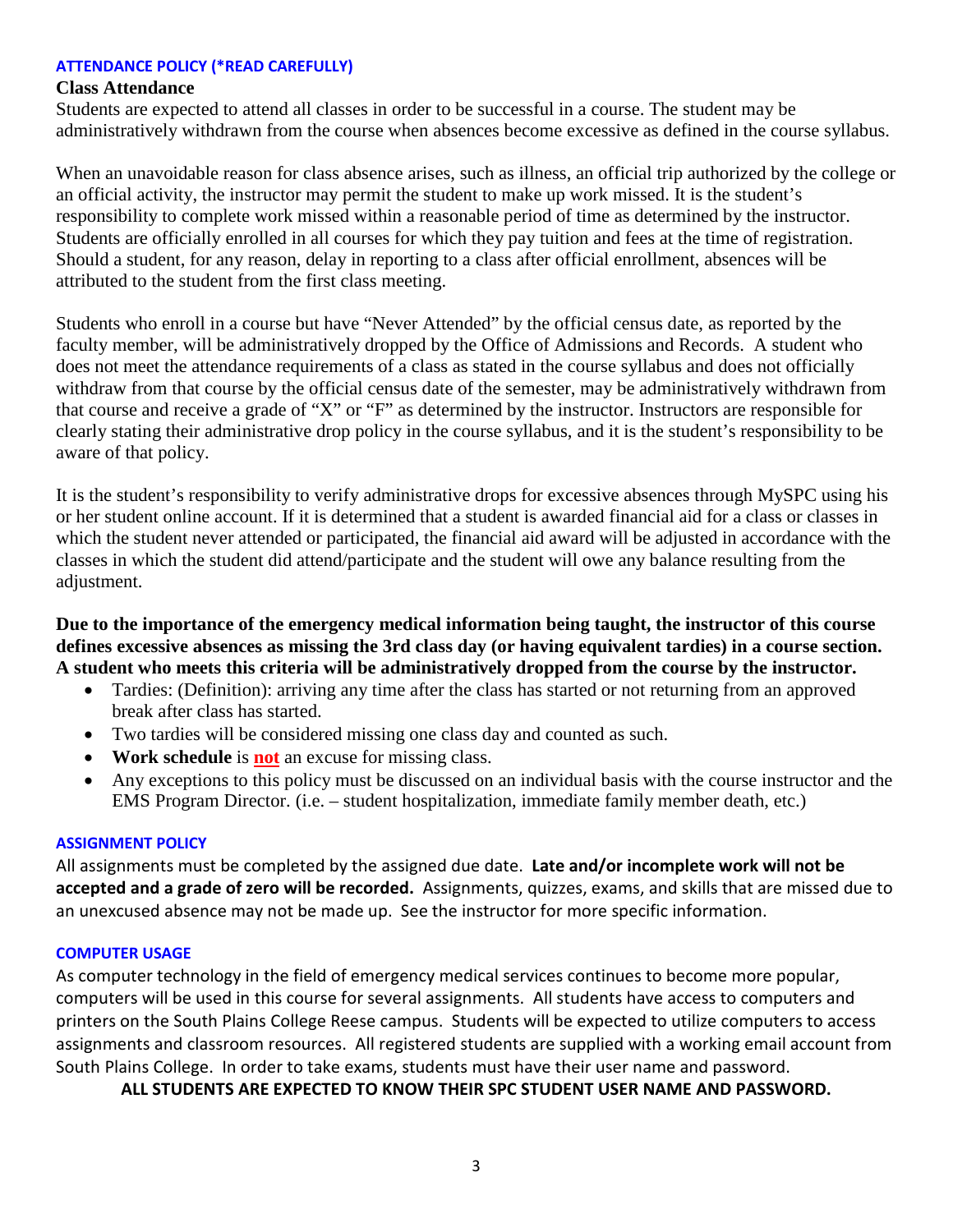#### **COMPUTER LAB USAGE**

The computer lab(s) on campus may be used by students during scheduled open hours or as assigned by an instructor. Printer paper will not be provided by SPC EMS department for students to print materials but students may seek assistance from faculty to request lab paper from the college if needed. Lack of computer lab paper is not an excuse for not having homework assignments, skills lab sheets, or any other required documents. Students should come prepared for class.

## **EXAMS**

The majority of student 'written' exams will be administered via computer to prepare them for the National Registry exam and some exams will be handwritten which will encourage memory and mastery of the material. Students should practice proper spelling and grammar when answering a written exam. Additionally, many exam questions will be constructed in the same manner as national registry questions, allowing students to prepare for that testing format.

- **There is only one retest on the Final Exam. There are no retests for Modular Exams**.
- Students requesting a re-test must contact the instructor and schedule a time to come to the Reese campus to take the test.
- Students are required to make a 75% on the final exam or the student must re-take the course.
- A re-test on the final may be offered to the student automatically if they have a clean behavior record for the overall program, i.e.: no absences, tardies, or previously failed exams.
- If they have any of the above, they may go before a committee of the medical director, the Allied Health Chairperson, a counselor, and others to get a decision. – the committee will decide whether the student is eligible for a exam re-take or course re-take.
- The majority of exams are administered in a campus computer lab which must be reserved by the instructor in advance. Students are expected to arrive on time to exams and complete the exams within the time frame allowed.

#### **GRADING POLICY**

A minimum of 75% on all exams and assignments is required to receive a passing grade for that exam or assignment. Students must earn an overall grade of 75% or better for each course section to pass that section

## **Final semester grades will be based on the following:**

| Homework              |             |     | 15% |
|-----------------------|-------------|-----|-----|
| Quizzes               |             | 10% |     |
| Participation/Lab     |             | 5%  |     |
| Modular Exams         |             | 40% |     |
| <b>Final Exam</b>     |             |     | 30% |
| Grading Scale: 90-100 |             | А   |     |
|                       | 80-89       | B   |     |
|                       | 75-79       | C   |     |
|                       | 70-74       | D   |     |
|                       | 69 or Below | F   |     |

#### **COURSE COMPLETION CERTIFICATE**

Please refer to the most current version of the SPC EMS Program Handbook for eligibility details.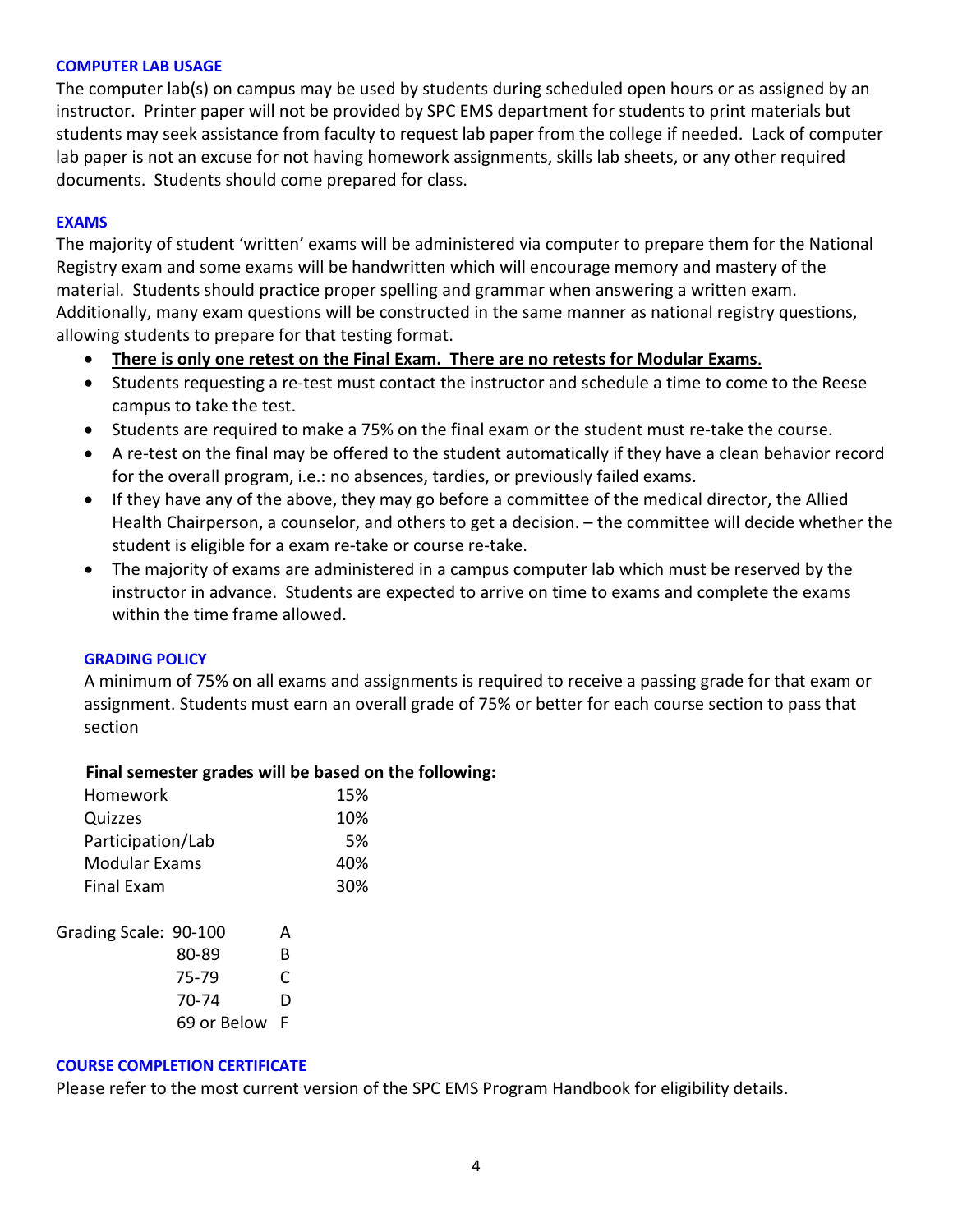#### **COMMUNICATION POLICY**

• Electronic communication between instructor and students in this course will utilize the South Plains College "My SPC" and email systems. I will utilize text messaging and you may communicate with me this way also. The instructor will not initiate communication using private email accounts. Students are encouraged to check SPC email on a regular basis each week of class. Students will also have access to assignments, web-links, handouts, and other vital material which will be delivered via the classroom website. Any student having difficulty accessing the classroom website or their email should immediately contact their instructor for direction. The instructor will work with any student to ensure the student has access to a computer on campus and can obtain the needed class content that is located on the course website.

#### **CAMPUS CARRY**

Campus Concealed Carry - Texas Senate Bill - 11 (Government Code 411.2031, et al.) authorizes the carrying of a concealed handgun in South Plains College buildings only by persons who have been issued and are in possession of a Texas License to Carry a Handgun. Qualified law enforcement officers or those who are otherwise authorized to carry a concealed handgun in the State of Texas are also permitted to do so. Pursuant to Penal Code (PC) 46.035 and South Plains College policy, license holders may not carry a concealed handgun in restricted locations. For a list of locations, please refer to the SPC policy at: [\(http://www.southplainscollege.edu/human\\_resources/policy\\_procedure/hhc.php\)](http://www.southplainscollege.edu/human_resources/policy_procedure/hhc.php) Pursuant to PC 46.035, the open carrying of handguns is prohibited on all South Plains College campuses. Report violations to the College Police Department at 806-716-2396 or 9-1-1.

#### **PREGNANCY ACCOMMODATIONS STATEMENT**

If you are pregnant, or have given birth within six months, under Title IX you have a right to reasonable accommodations to help continue your education. Students who wish to request accommodations must contact the Health and Wellness Center at 806-716-2529 to initiate the process.

#### **STUDENT CONDUCT**

Rules and regulations relating to the students at South Plains College are made with the view of protecting the best interests of the individual, the general welfare of the entire student body and the educational objectives of the college. As in any segment of society, a college community must be guided by standards that are stringent enough to prevent disorder, yet moderate enough to provide an atmosphere conducive to intellectual and personal development. A high standard of conduct is expected of all students. When a student enrolls at South Plains College, it is assumed that the student accepts the obligations of performance and behavior imposed by the college relevant to its lawful missions, processes and functions. Obedience to the law, respect for properly constituted authority, personal honor, integrity and common sense guide the actions of each member of the college community both in and out of the classroom. Students are subject to federal, state and local laws, as well as South Plains College rules and regulations. A student is not entitled to greater immunities or privileges before the law than those enjoyed by other citizens. Students are subject to such reasonable disciplinary action as the administration of the college may consider appropriate, including suspension and expulsion in appropriate cases for breach of federal, state or local laws, or college rules and regulations. This principle extends to conduct off-campus which is likely to have adverse effects on the college or on the educational process which identifies the offender as an unfit associate for fellow students.

Any student who fails to perform according to expected standards may be asked to withdraw. Rules and regulations regarding student conduct appear in the current Student Guide.

#### **SPECIAL REQUIREMENTS (\*Read Carefully)**

• Students must present a signed original hardcopy of each of the following: syllabus signature page, SPC EMS Program Handbook signature page and SPC EMS Clinical Handbook signature page.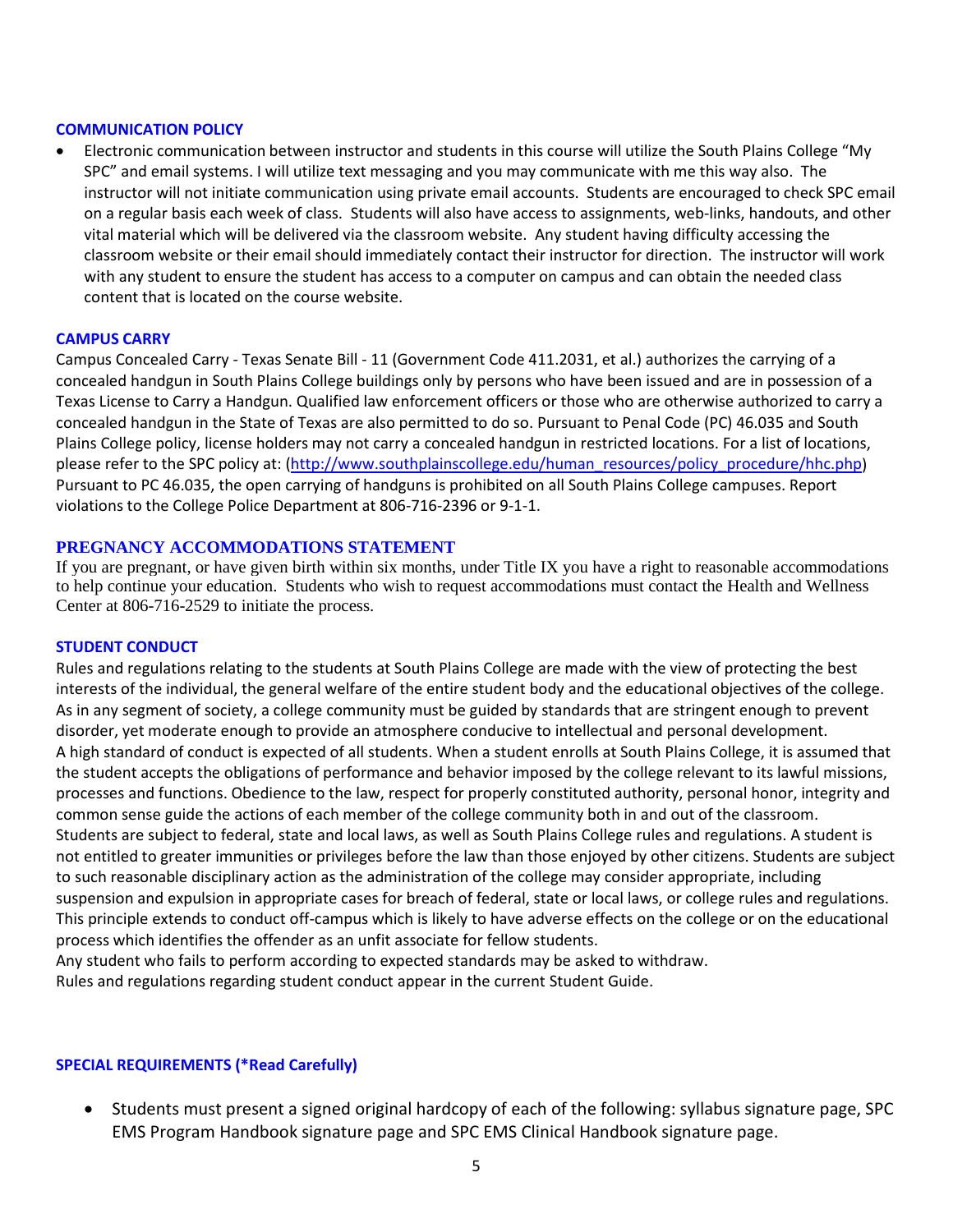- **These signature pages are due by Monday of the Second week of classes.**
- **Cell Phones** Cell phones are to be turned OFF or silenced during scheduled class periods. **Text messaging is not allowed during scheduled class/lab times.** Cell phones are to be used outside the classroom or lab only on designated breaks. Students are not allowed to have cell phones on their person during exams. **Students that are caught using cell phone during class without the permission of the instructor will be asked to leave class and will receive an** *absence* **for that day.**
- **Class Dress Code –** Due to EMS being a uniformed profession all students will be required to wear their clinical uniform. The uniform must be clean and presentable.
	- **a. Black Pocket pants**
	- **b. Black boots**
	- **c. Gray Polo**
	- **d. Watch with a second hand**
	- **e. Stethoscope (optional)**

**WHAT NOT TO WEAR: hats, flip-flops, shorts, torn jeans, low cut blouses, private EMS uniforms.**

- **These guidelines are for your protection due to the nature of the EMS environment and the amount of lifting and moving that will take place in the lab.**
- **If you are employed by a local or regional EMS service, do not wear your uniform, badge, pager, or radio to class as this causes distractions from the teaching environment.**
- **If you show up out of uniform and/or the uniform is not clean and presentable the student will be ask to go home and change. If the student returns prior to the end of the class they will receive a tardy for that day. If they fail to return to class they will be marked as absent.**

## **COURSE DISCLAIMER**

Working with the public in emergency situations is stressful and requires a mentally tough individual to provide medical care in the prehospital environment. This course is designed to teach students about realworld situations the EMT – Paramedic may potentially encounter in the 'field' while managing patient care.

**In order to better prepare students for a career in the Emergency Medical Services profession, there will be times during this course where students will be exposed to training scenarios and situations that will be unpleasant to the average college student. If the student does not feel they can tolerate this type of learning environment, they should discuss this with me immediately before continuing the course.**

**Additionally, enrollment in this course does not guarantee a passing grade, successful completion of the paramedic curriculum, or paramedic certification at the national or state level.**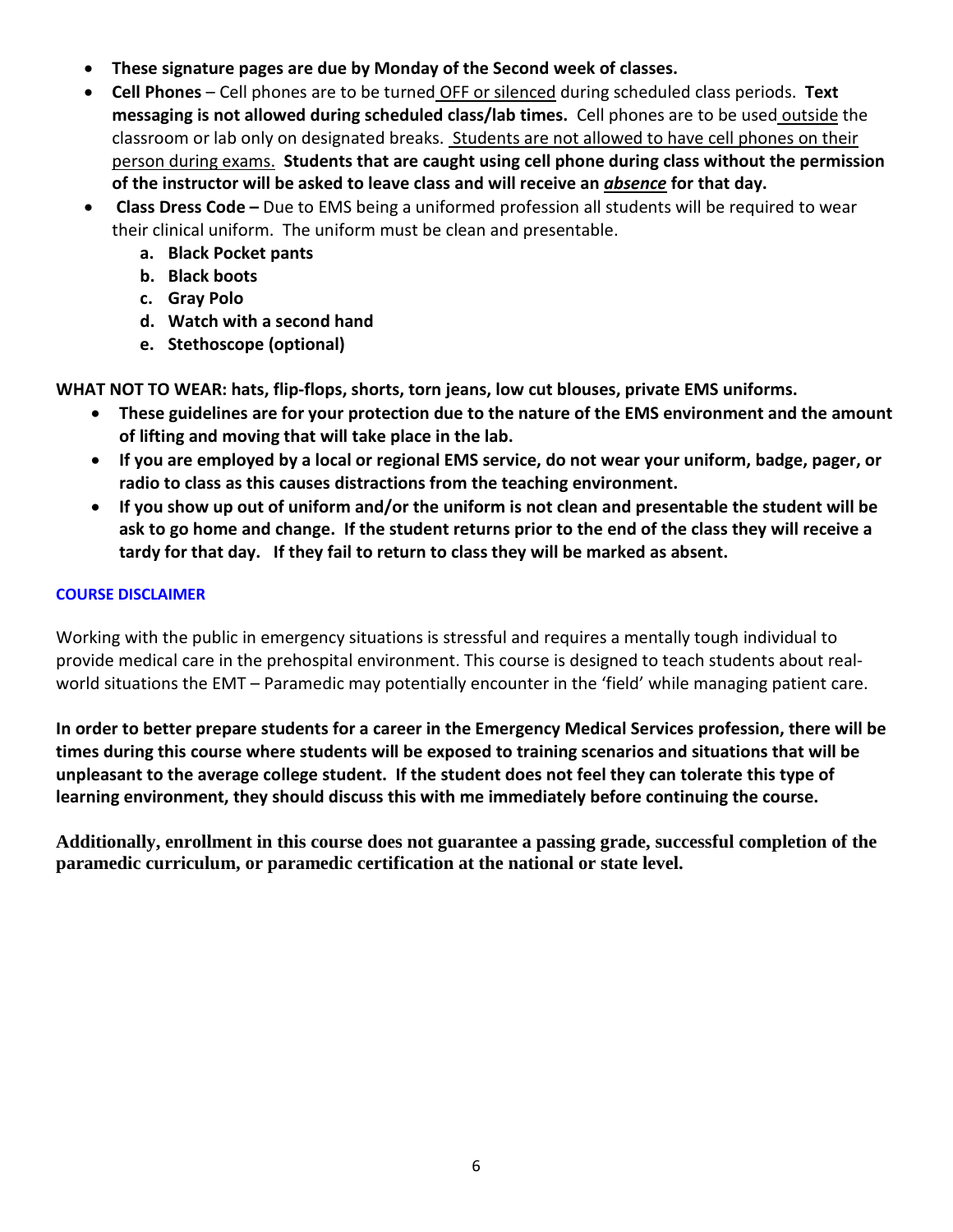#### **SYLLABUS DISCLAIMER**

**Serious effort and consideration were used in preparing the syllabus presented. While viewed as an educational contract between instructor and student, unforeseen events may cause changes to the scheduling of exercises, quizzes, etc. Every effort will be made NOT to change scheduled items. Nonetheless, SPC EMS instructors reserve the right to make any changes deemed necessary to best fulfill the course objectives. Students registered for this course will be made aware of any changes in a timely fashion using reasonable means.** 

Jacob Braddock M.S., NRP SPC EMS Paramedic Instructor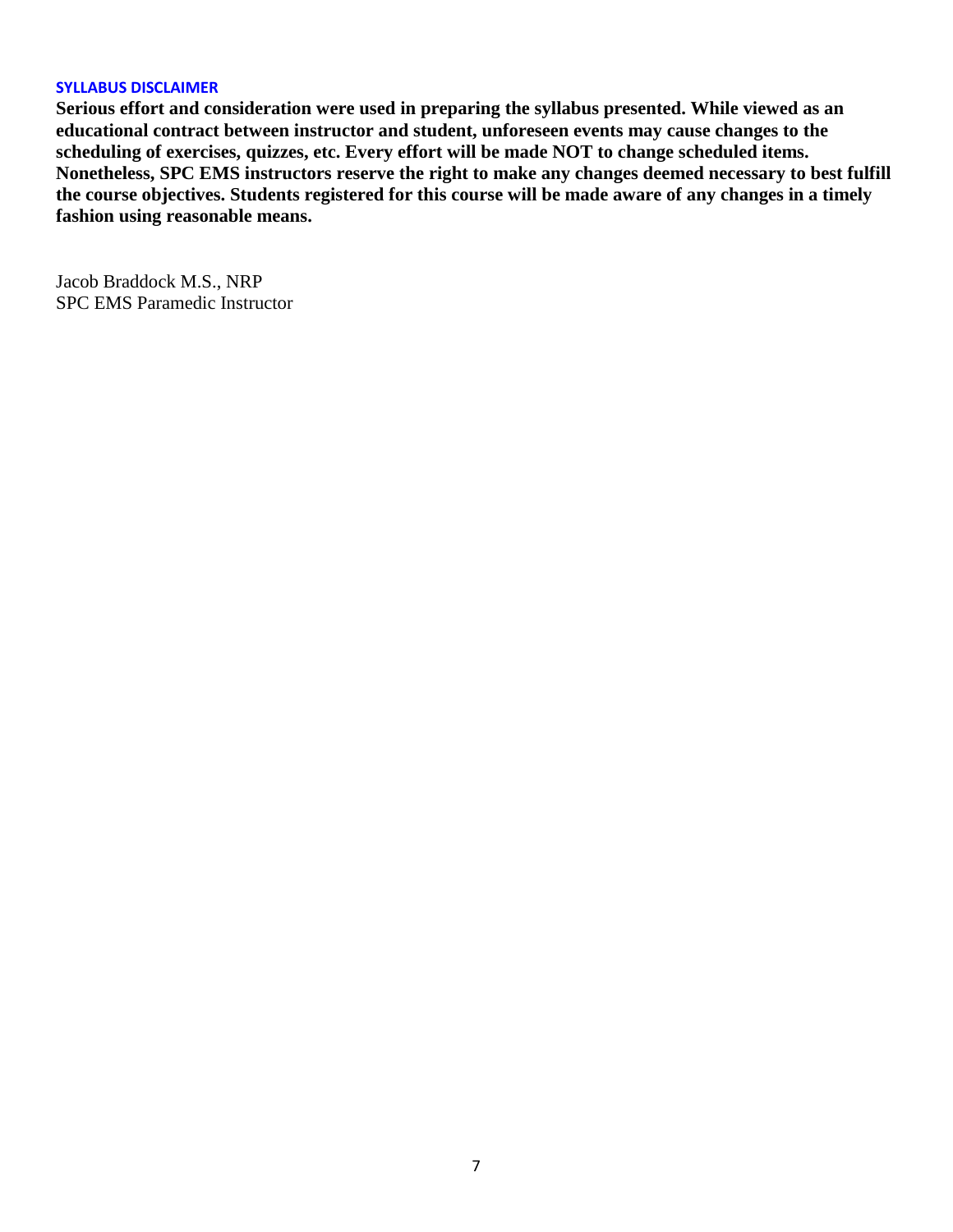#### **ACCOMMODATIONS**

#### **DIVERSITY STATEMENT**

In this class, the teacher will establish and support an environment that values and nurtures individual and group differences and encourages engagement and interaction. Understanding and respecting multiple experiences and perspectives will serve to challenge and stimulate all of us to learn about others, about the larger world and about ourselves. By promoting diversity and intellectual exchange, we will not only mirror society as it is, but also model society as it should and can be.

#### **DISABILITIES STATEMENT**

Any students who, because of a disability, may require special arrangements in order to meet the course requirements should contact the instructor as soon as possible to make any necessary arrangements. Students must present appropriate verification from the SPC Disability Service Office during the instructor's office hours. Please note that instructors are not allowed to provide classroom accommodations until appropriate verification from the SPC Disability Service Office has been provided. For more information, you may contact the Disability Services Office (located in the Health & Wellness Center) at 806-716-2529 or visit [http://www.southplainscollege.edu/health/disabilityservices.php.](http://www.southplainscollege.edu/health/disabilityservices.php)

### **FOUNDATION SKILLS**

### **BASIC SKILLS–Reads, Writes, Performs Arithmetic and Mathematical Operations, Listens and Speaks**

F-1 Reading–locates, understands, and interprets written information in prose and in documents such as manuals, graphs, and schedules.

F-2 Writing–communicates thoughts, ideas, information and messages in writing and creates documents such as letters, directions, manuals, reports, graphs, and flow charts.

F-3 Arithmetic–performs basic computations; uses basic numerical concepts such as whole numbers, etc. F-4 Mathematics–approaches practical problems by choosing appropriately from a variety of mathematical techniques.

F-5 Listening–receives, attends to, interprets, and responds to verbal messages and other cues.

F-6 Speaking–organizes ideas and communicates orally.

## **THINKING SKILLS–Thinks Creatively, Makes Decisions, Solves Problems, Visualizes and Knows How to Learn and Reason**

F-7 Creative Thinking–generates new ideas.

F-8 Decision-Making–specifies goals and constraints, generates alternatives, considers risks, evaluates and chooses best alternative.

F-9 Problem Solving–recognizes problems, devises and implements plan of action.

F-10 Seeing Things in the Mind's Eye–organizes and processes symbols, pictures, graphs, objects, and other information.

F-11 Knowing How to Learn–uses efficient learning techniques to acquire and apply new knowledge and skills. F-12 Reasoning–discovers a rule or principle underlying the relationship between two or more objects and

applies it when solving a problem.

## **PERSONAL QUALITIES–Displays Responsibility, Self-Esteem, Sociability, Self-Management, Integrity and Honesty**

F-13 Responsibility–exerts a high level of effort and perseveres towards goal attainment.

F-14 Self-Esteem–believes in own self-worth and maintains a positive view of self.

F-15 Sociability–demonstrates understanding, friendliness, adaptability, empathy and politeness in group settings.

F-16 Self-Management–assesses self accurately, sets personal goals, monitors progress and exhibits selfcontrol.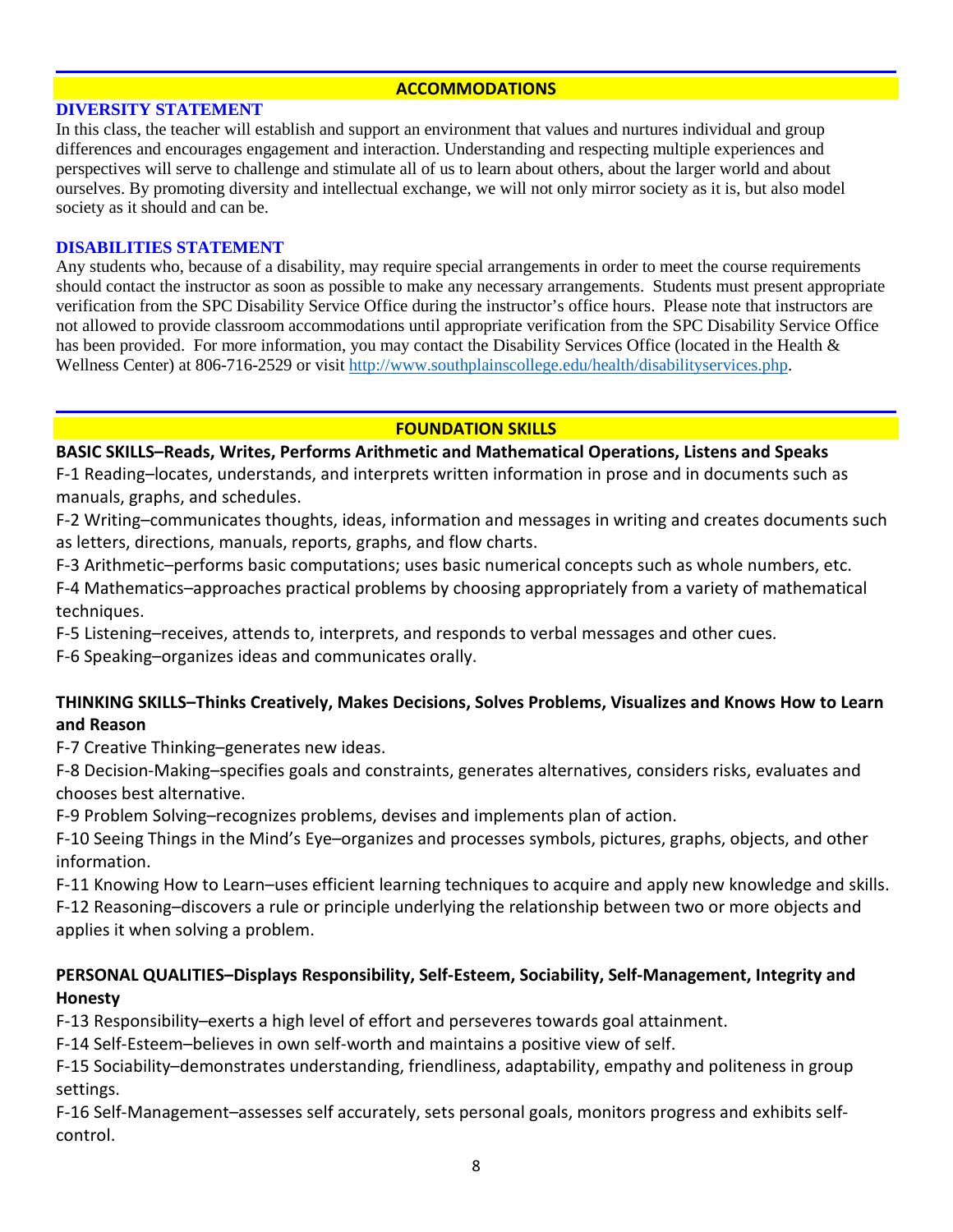F-17 Integrity/Honesty–chooses ethical courses of action.

## **SCANS COMPETENCIES**

C-1 **TIME** - Selects goal - relevant activities, ranks them, allocates time, prepares and follows schedules. C-2 **MONEY** - Uses or prepares budgets, makes forecasts, keeps records and makes adjustments to meet objectives.

C-3 **MATERIALS AND FACILITIES** - Acquires, stores, allocates, and uses materials or space efficiently.

C-4 **HUMAN RESOURCES** - Assesses skills and distributes work accordingly, evaluates performances and provides feedback.

## **INFORMATION - Acquires and Uses Information**

C-5 Acquires and evaluates information.

- C-6 Organizes and maintains information.
- C-7 Interprets and communicates information.

C-8 Uses computers to process information.

## **INTERPERSONAL–Works With Others**

C-9 Participates as a member of a team and contributes to group effort.

C-10 Teaches others new skills.

C-11 Serves Clients/Customers–works to satisfy customer's expectations.

C-12 Exercises Leadership–communicates ideas to justify position, persuades and convinces others, responsibly challenges existing procedures and policies.

C-13 Negotiates-works toward agreements involving exchanges of resources; resolves divergent interests.

C-14 Works With Diversity–works well with men and women from diverse backgrounds.

## **SYSTEMS–Understands Complex Interrelationships**

C-15 Understands Systems–knows how social, organizational, and technological systems work and operates effectively with them.

C-16 Monitors and Corrects Performance–distinguishes trends, predicts impacts on system operations, diagnoses systems performance and corrects malfunctions.

C-17 Improves or Designs Systems–suggests modifications to existing systems and develops new or alternative systems to improve performance.

## **TECHNOLOGY–Works with a Variety of Technologies**

C-18 Selects Technology–chooses procedures, tools, or equipment, including computers and related technologies.

C-19 Applies Technology to Task–understands overall intent and proper procedures for setup and operation of equipment.

C-20 Maintains and Troubleshoots Equipment–prevents, identifies, or solves problems with equipment, including computers and other technologies.